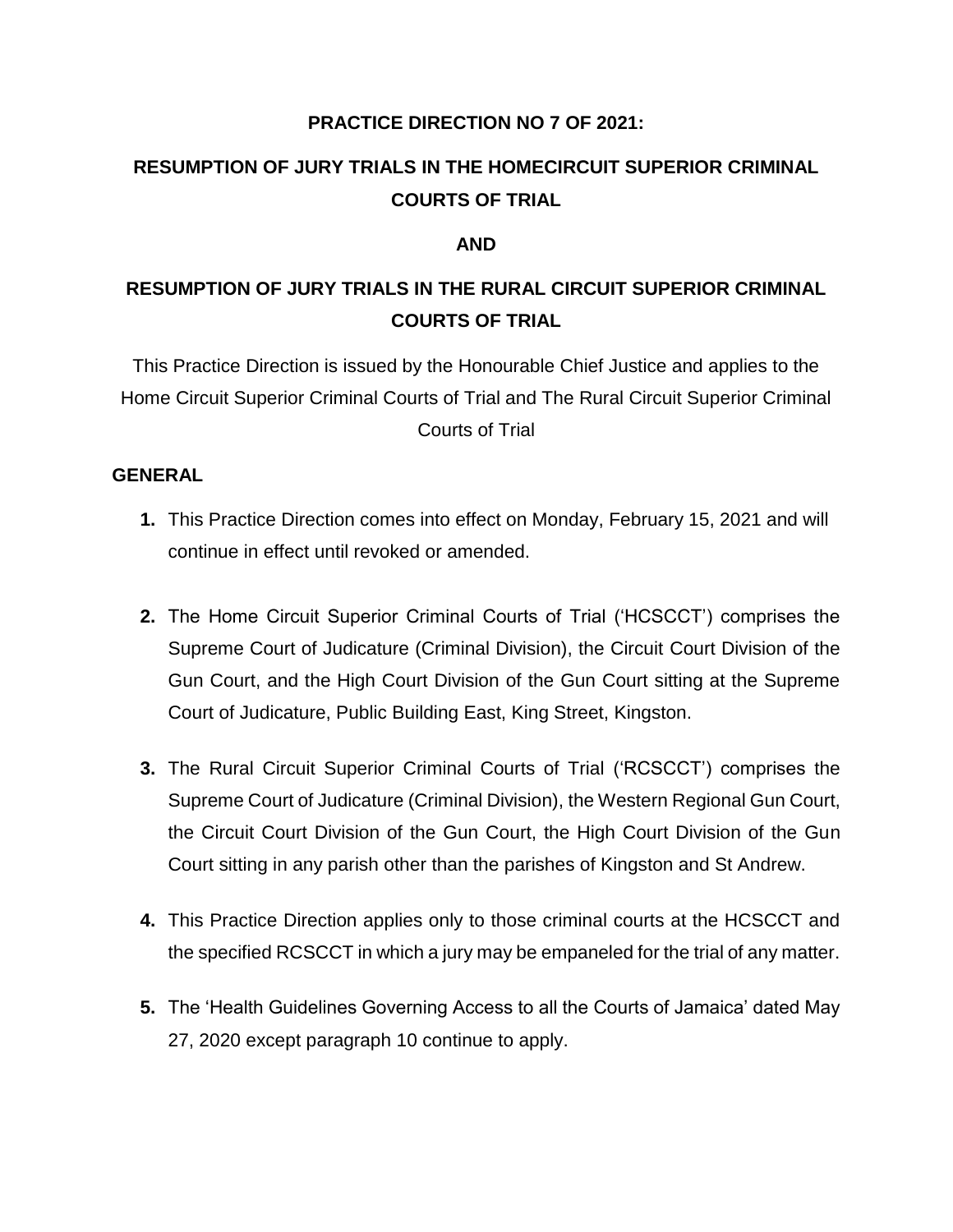## **JURY TRIALS IN THE HCSCCT**

**6.** Practice Direction No. 2 of 2021, dated 5<sup>th</sup> January, 2021, dealing with the Resumption of Jury Trials in the Home Circuit Superior Criminal Courts of Trial is suspended until further notice.

## **JURY TRIALS IN THE RCSCCT**

**7.** Practice Direction No. 3 of 2021, dated 6<sup>th</sup> January, 2021, dealing with the Resumption of Jury Trials in the Rural Circuits Superior Criminal Courts of Trial is amended in so far as it relates to the resumption of jury trials in the parishes of Trelawny, St. Elizabeth, and St. Catherine.

#### **JURY TRIALS - TRELAWNY**

**8.** Jurors summoned for the period **February 8, 2021 to March 5, 2021** are not required to attend and are excused without any risk of penalty.

## **JURY TRIALS – ST. ELIZABETH**

**9.** Jurors summoned for the period **March 8, 2021 to March 26, 2021** are not required to attend and are excused without any risk of penalty.

## **JURY TRIALS – ST. CATHERINE**

- **10.** Jurors summoned for the period **January 7, 2021 to January 22, 2021** and the period **January 25, 2021 to February 12, 2021 ARE NOT** required to attend on **February 15, 2021** and are excused without any risk of penalty.
- **11.**Jurors summoned for the period **February 15, 2021 to March 5, 2021 ARE NOT** to attend **UNTIL March 8, 2021**.